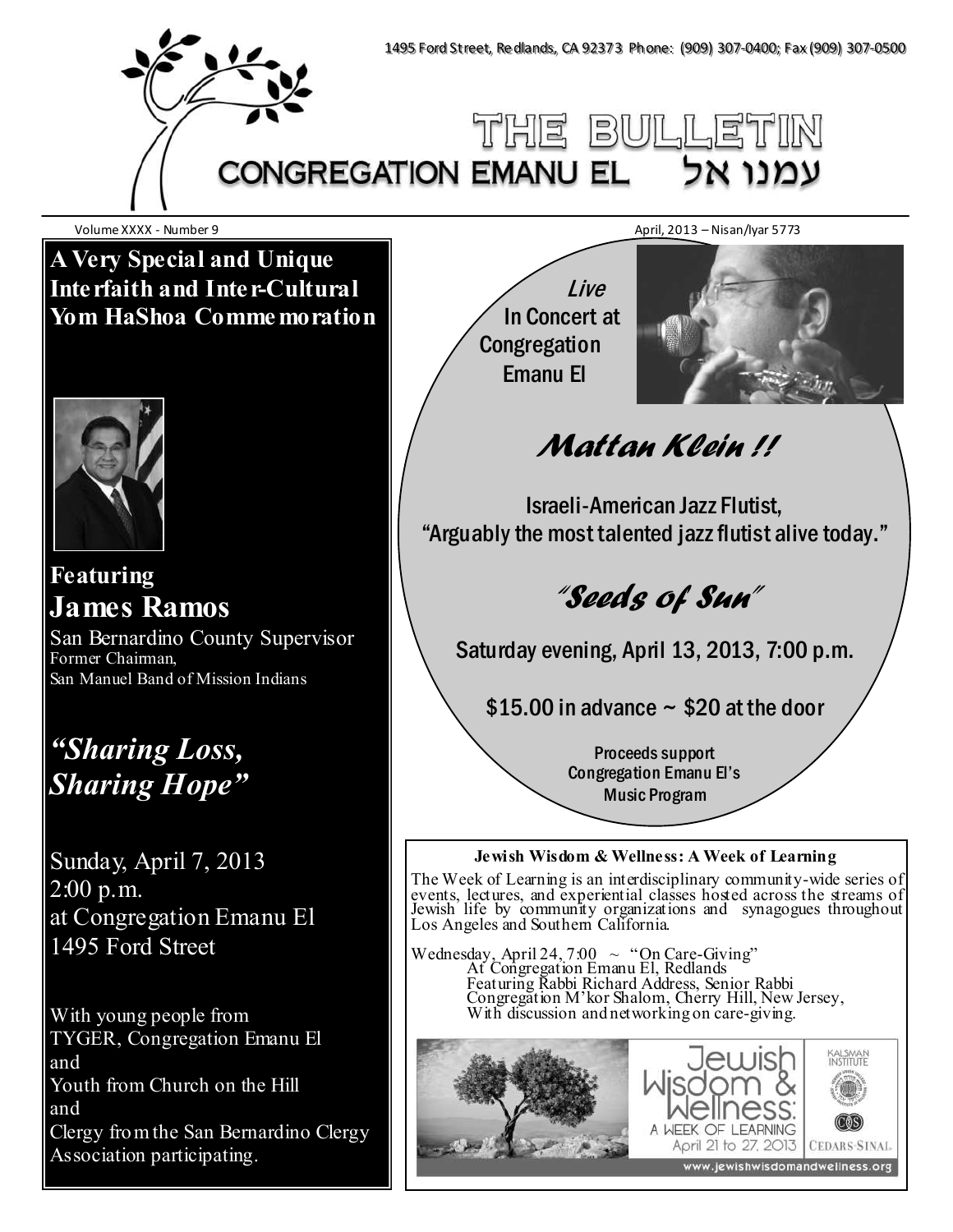#### SHABBAT SERVICES, April, 2013

#### **EREV SHABBAT SERVICES**

#### **April 5, 2013, 7:30 p.m.**

Erev Shabbat Services led by Cantor Jennifer Bern-Vogel and Rabbi Douglas Kohn. Volunteer Choir participates in Services. Oneg Shabbat following Services sponsored by Sisterhood.

#### **April 12, 2013, 6:45 p.m.**

Erev Shabbat Youth-led Services with Children from our School for Jewish Living participating in Services, with Cantor Jennifer Bern-Vogel and Rabbi Douglas Kohn. Shabbat Potluck Dinner precedes Services, and Oneg Shabbat following Services sponsored by families from the School for Jewish Living.

#### **April 19, 2013, 6:30 p.m.**

Erev Shabbat Services led by Cantor Jennifer Bern-Vogel and Rabbi Douglas Kohn . Bat Mitzvah weekend of Sidra Knox, daughter of Stacy and James Knox. Snack & Shmooze preceding Services sponsored by the Weissman and Sukenik families in honor of Sidra.

#### **April 26, 2013, 6:30 p.m.**

Erev Shabbat Services led by Rabbi Douglas Kohn. Snack & Shmooze preceding Services.

#### **SHABBAT MORNING SERVICES**

#### **April 6, 2013, 10:00 a.m.**

Shabbat Services led by Jennifer Bern-Vogel and Rabbi Douglas Kohn.

Shabbat Shmini, Leviticus 9:1-11:47; Haftarah: II Samuel 6:1-7:17. Kiddush following Shabbat Services.

#### **April 13, 2013, 10:00 a.m.**

Torah Study, only—No Shabbat Services—led by Rabbi Douglas Kohn.

Shabbat Tazria/Metzora, Leviticus 12:1-15:33; Haftarah: II Kings 7:3-20. Kiddush following Torah Study.

#### **April 20, 2013, 10:00 a.m.**

Shabbat Services led by Cantor Jennifer Bern-Vogel and Rabbi Douglas Kohn. Bat Mitzvah of Sidra Knox, daughter of Stacy and James Knox.

Shabbat Acharei Mot/Kedoshim, Leviticus 16:1-20:27; Haftarah: Amos 9:7-15. Kiddush following Shabbat Services sponsored by Stacy and James Knox with dessert hosted by Ellen Weiss and Susan Shimoff in honor of Sidra.

#### **April 27, 2013, 10:00 a.m.**

Shabbat Services led by Rabbi Douglas Kohn with, Miriam Cohn, Jose Mendez, and Jaron Mink, students from the Confirmation Class reading Torah.

Shabbat Emor, Leviticus 21:1-24:23; Haftarah: Ezekiel 44:15-31. Kiddush following Shabbat Services.

**"Snack & Shmooze" 6:00 p.m. prior to 6:30 p.m. Erev Shabbat Services. Shabbat Morning Services and Shabbat Torah Study Saturday mornings at 10:00 a.m.** 



## YAHRZEITS

The Yahrzeits of the following whose names are inscribed on the Wall of Perpetual Memorial will be observed in April.

#### **April 5-6, 2013**

Harry Weintraub Celia Miller Reba Rubin Rose Nourok Doris Moss William Gilbert Aron Wixen Dora Libman Shirley Alan Daniel Freeman Jack Harrison Court Darrow Morris Ernstein Rachel Hodes Rose Newman Lee Roshwald Janet Frierman Josephine Helman Louis Blumenthal Harry Zaritsky

Minnie Sperber Yetta Cohen Mitchell Chudacoff Jerry Granowitz Herman Miller Evelyn Wolk Loyal Keir

#### **April 12-13, 2013**

Kerry Magid Abe Burstin Sophia Laskin Fred Buse Bess Rubinstein Morris Levy Reba Bell Doris Erlanger Joseph Jarcho Hyman Lapides Andree Lehmann Sam Rabenstock

Eleanor Meisinger Myrtle Jacobson Leah Rosen Ben Miller Fanny Gerstein Mozelle Mitchell Manny Berz Fay Davidson Margaret Neisen Stella Kelber Baila Gordon Stanley Wolenski

#### **April 19-20, 2013**

Abraham Feldstein Harry Cole Ida Hollander Helen Katz Nathan Arbeitsman Meyer Horwitz Rose Roth

Lester Silberstein Mendel David Martha Frankel Hyme Budd Zelda Seco fsky Reba Isenberg Edward Lawrence Sara Roskin Julius Zelman, M.D. Sadie Borsuk Frances Dryer Morton Klein Sophie Silberman Fritzie Feit Rosalia Kaufman

#### **April 26-27, 2013**

Bertha Buse Morris Ellison Charles Woldenberg William Russler

Michael Schon Ethel Finkelstein Anna Gale Ruth Schwartz Marion Granish Louise Shimoff Sam Wallenstein Saul Weinberg Harry Teitelbaum Helen Mertens Isaac Klein Jesse Feldheym Lewis Greenky Harold Schnitzer I. Eileen Leinen Kitty Stahlberg William Lubelsky Sol Kantor Ernst Feblowicz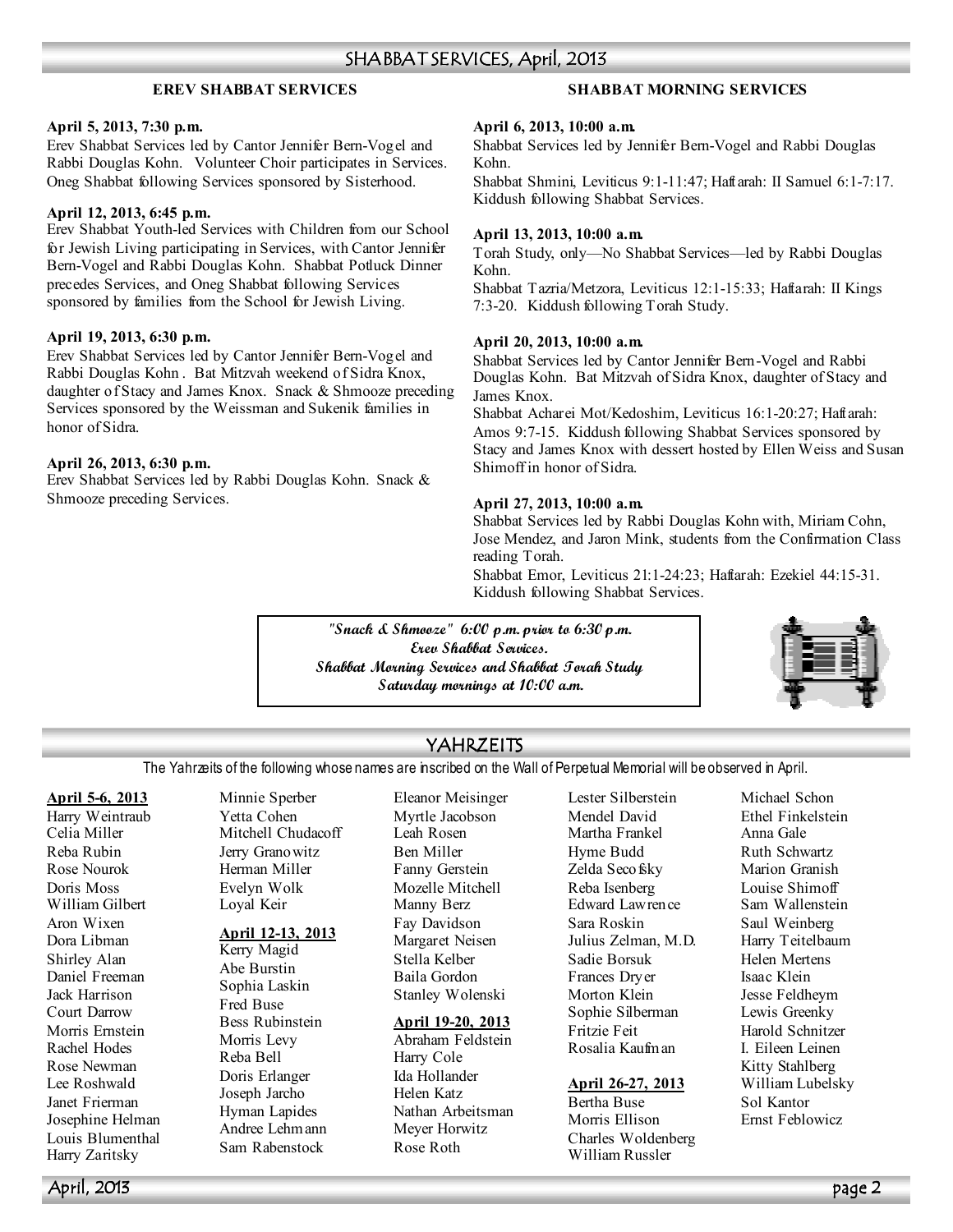# FROM OUR LEADERS

## *Common Losses, Common Hopes*



Dear Friends,

Last summer, I invited then-candidate for County Supervisor, James Ramos, who then was still the Chairman of the San Manuel Band of Mission Indians, to be our featured

guest speaker at our Interfaith Yom HaShoa/Holocaust Commemoration this Spring. In July, April seemed so very far away. We were sitting in our sanctuary down the hill in our interim synagogue, and we were imagining the first Yom HaShoa in our new synagogue. And, we were discussing the common pains and suffering that the Jewish and the American Indian communities had endured.

James agreed. It was a powerful moment. Now, it is ours.

Shortly, we will have an historic afternoon in our synagogue, when Mr. Ramos, now our County Supervisor, will ascend the bima and speak as the representative of both the County and of our neighbors in the San Manuel Band of Mission Indians, on Holocaust Commemoration Day. It is time to build relationships, and to understand each other, and to recognize the hurts and pains which make us common in losses, common in hopes, and common in humanity. Be here, Sunday, April 7, 2:00 p.m.

*Rabbi Douglas Kohn* 



Dear Friends:

Last month Rabbi Kohn, Cantor Bern-Vogel and Jerry Ripley conducted the first dedication of newly inscribed names on the Wall of Perpetual Memorial at our new building. What a pleasure it has been for me to consult with families about

placing names upon this beautiful commemorative wall as the lighting and décor so wonderfully honors our loved ones! And, for the first time, we can sit down on gorgeous benches while praying and recalling the memories of relatives and friends which is so much a part of the Jewish tradition. I encourage everyone to visit this artfully designed room, not just to honor those who came before us, but also to enjoy a spectacular Chagall print in such an important setting.

Also, I encourage you to consider pre-paying for a "reservation" on the Wall of Perpetual Memorial. Not only will this lock in the current pricing of \$650 for temple members but it will give you some peace of mind that you've made arrangements. If that seems awkward to you, I must say that those who have done this actually express that this gives them great comfort and satisfaction that they have begun to organize their affairs. So, please consider this option. I am available in the Temple Office to answer your questions from 9:30 to 5 Tuesday –Thursday and until 4:00 on Friday. I look forward to hearing from you.

*Roberta Darrow, Roberta Darrow* Temple Administrator

#### **Spring is here!**

*How do I love thee? Let me count the ways…*  [Elizabeth Barrett Browning, Sonnet 43]



Or to put it in Jewish terms, it's time to count the days! According to the Torah (Lev. 23:15), we are obligated to count the days from Passover to

Shavu'ot. This period is known as the Counting of the Omer. An omer is a unit of measure. On the second day of Passover, in the days of the Temple, an omer of barley was cut down and brought to the Temple as an offering. This grain offering was referred to as the Omer.

The counting is intended to remind us of the link between Passover, which commemorates the Exodus, and Shavu'ot, which commemorates the giving of the Torah. It reminds us that the redemption from slavery was not complete until we received the Torah. By counting each day and infusing it with meaning, we are reminded how easy it is to slip back into slavery, to struggle with our own personal bondage. May each day count towards renewal and growth in our own lives as well as that of our community to better put into practice the teachings of Torah.

*You shall count for yourselves seven weeks, from when the sickle is first put to the standing crop shall you begin counting seven weeks. Then you will observe the Festival of Shavu'ot for the LORD, your G-d* -Deuteronomy 16:9-10

# *Cantor Jennifer Bern- Cantor Jennifer Bern-Vogel*

#### *From our Temple President*

I have had so many encouraging comments from congregants who have thanked me for taking on the role of President and who share my excitement about our new Temple. Attendance at services, and for special events, continues to be high since our opening ceremonies. You would almost think that the 'job' of



being President is one of brief speeches, lots of handshakes and hugs, and of making awards presentations. Those things are a part of the role a President plays in congregational life but there are also many difficult times, to which many of our past Presidents can attest.

Our Congregation continues to search for ways to manage our limited budget in order to provide the services that each of you have come to expect. Our Temple Administrator, Treasurer, and Financial Secretary have done an outstanding job of holding down expenses and serving our member's individual issues. At our Annual Meetings for the past five years, we have outlined for you our revenue 'crisis.' We simply do not take in enough to pay for our operation. Your Capital Campaign contributions helped to build a beautiful new Temple but those contributions do not fund our operating budget. That is done through our dues and is the responsibility of *all* members of the Congregation. When there are budget shortfalls, the membership must bear those costs and we face significant shortfalls at this time. We have 230 active member families (excluding associates). If each active member family unit were to increase their dues by \$250 per year, we would be able to meet our budget.

*Continued on page 4*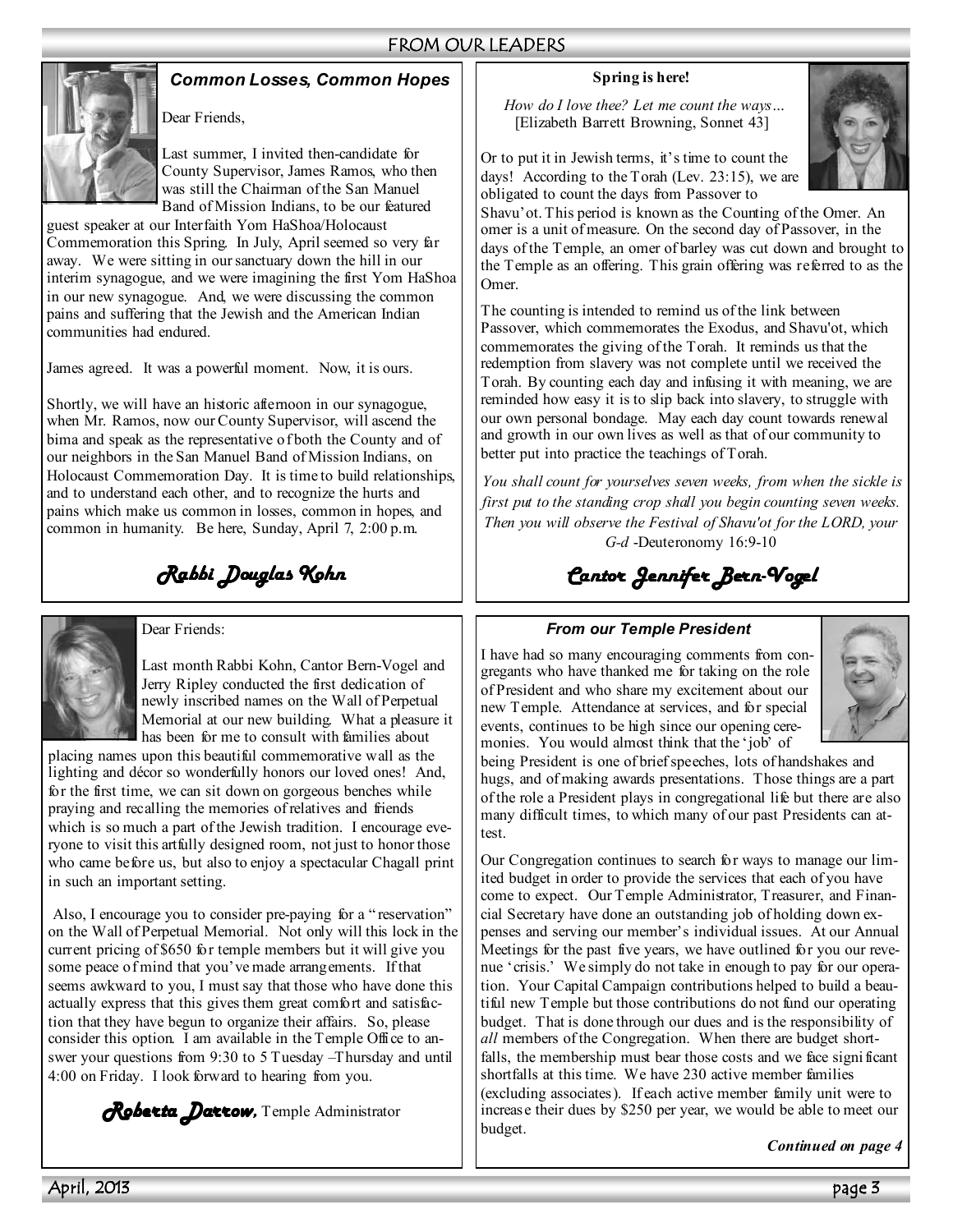#### TEMPLE NEWS

# *Mazal Tov!*

*The Congregation extends a Mazal Tov to …* 

Samantha Becerra, on becoming Jewish

#### **Rabbi Emeritus Hillel Cohn,**

for being honored as one of three recipients of the "Heroes of the Heartland" Award presented by Stater Bros. Charities and for receiving the 2013 Amar EsEntregarse Award presented to him by the Catholic Diocese of San Bernardino

#### *President's Message Continued from page 3*

This financial burden should not be incurred by a small group of congregants but by all. *Even if you are in a limited dues category or on adjusted dues, you should participate in supporting the Congregation's financial health.* 

I ask that each of our members contribute an additional \$250 above their pledged dues before June 30<sup>th</sup>. In addition, I request that your current dues pledge be increased by the same \$250 (about \$20 per month) during our pledge requests for the new fiscal year beginning in July. As with many of you, I struggle with my personal budget. I am personally increasing my pledge, this year and next, by \$300 because I clearly see the need to support our Congregation. My pledge is 20% higher than the amount I requested from you. I challenge you to meet or exceed my pledge. If you can afford more, please be generous. The financial stability of our Temple is at stake.

B'Shalom,

*Paul Zipperstein Paul Zipperstein* 

# **Home of Eternity Cemetery**

The Home of Eternity Cemetery was established in the early 1850's when the first Mormon pioneers gave a parcel of land to the Jewish community to be a sacred burial ground. Originally deeded to Marcus Katz, a leading Jew in the community, our cemetery's ownership was then turned over to Paradise Lodge of B'nai B'rith and in the 1930's the cemetery was turned over to Congregation Emanu El. Today, the Home of Eternity Cemetery is the oldest Jewish cemetery in continuous use in Southern California and was designated as an historical site for the State of California a number of years ago.

Our cemetery, located at 8<sup>th</sup> and Sierra Way in San Bernardino, has been expanded at least three times and today provides graves for ground burial, mausoleum crypts for entombment and a cremation columbarium. It is well maintained and continues to be a place of sanctity. It is operated by a volunteer Board of Managers.

 Funeral plans will be a consideration for us all at some point in time. And, although planning one's funeral in advance may be uncomfortable, it offers advantages. Making funeral plans before you need them avoids many difficulties – and it doesn't have to be an uncomfortable task. Planning ahead for the inevitable relieves one's survivors of this burden and insures that one's funeral will be carried out according to one's wishes.

 The price for graves, crypts and niches at the Home of Eternity has been the same for many years. In light of increased maintenance costs, the prices will be changed as of May 1, 2013. Even at these higher prices, the cost of burial space at Home of Eternity is substantially less than at any other Jewish cemetery in Southern California and at other cemeteries in the Inland Empire. And, payment for graves, crypts and niches can be spread out over a two, three, four or five-year period at no interest.

 To discuss funeral pre-planning and the selection of graves, crypts or niches, please feel free to contact me to arrange for a visit to the cemetery. To do this prior to May  $1<sup>st</sup>$  will enable you to take advantage of the current, extremely moderate, prices.

> **Rabbi Hillel Cohn, Interim Chairperson Home of Eternity Cemetery Board of Managers Phone: (909) 771-6178 or (909) 886-3666 E mail: rabbihcohn1@cs.com**

#### **Discussion Group Schedules**

**Rabbi's Lunch Discussion Group**  Marla' s Restaurant, Beaumont April 9, noon - Tuesday



**Banning Sun Lakes Discussion Group**  April 16, 7:30 p.m. Tuesday





Temple Board of Directors Meeting

**April 18, 7:00 p.m.** 

All Temple members are invited to attend and participate in the discussions regarding managing our Temple.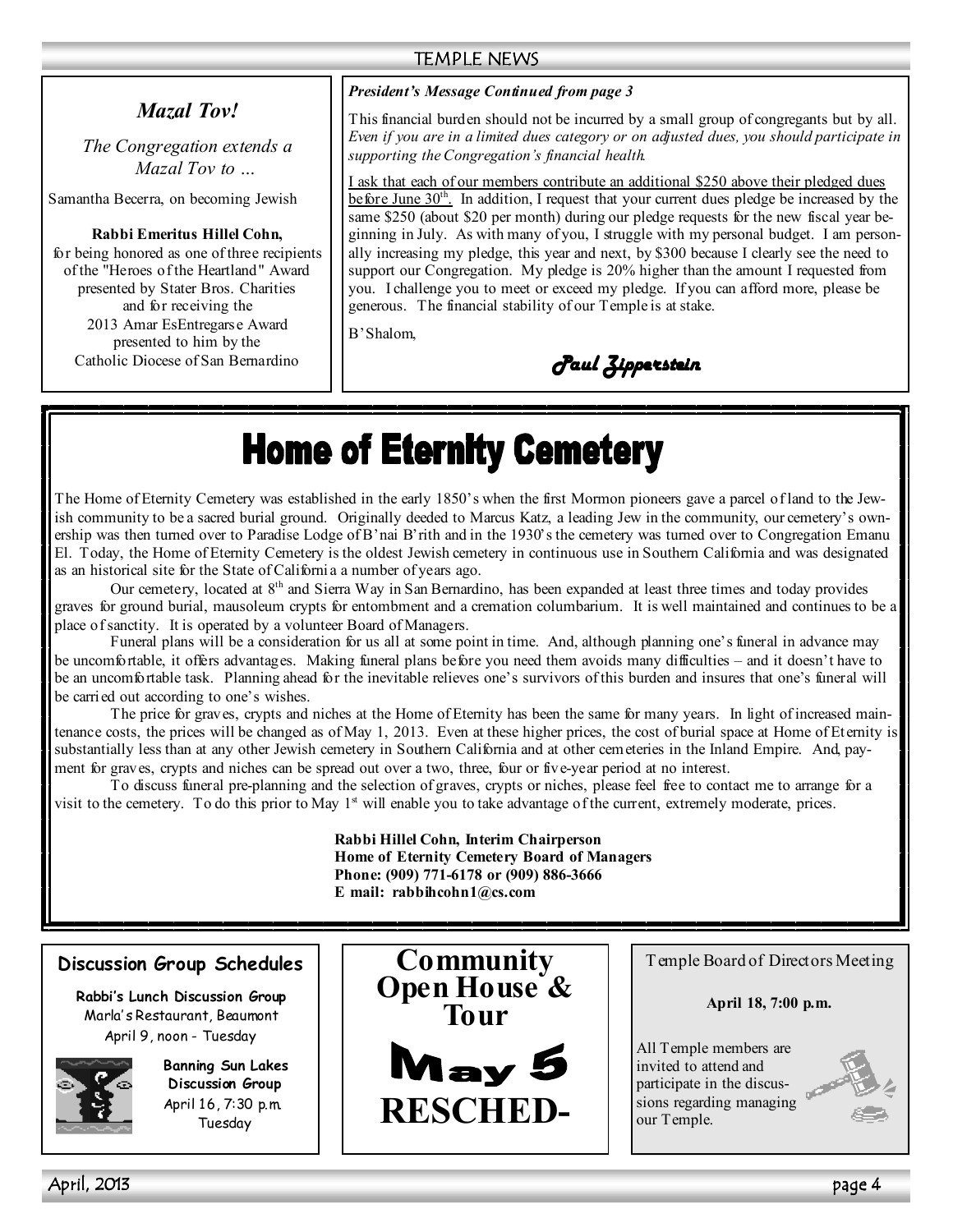### TEMPLE NEWS

# **School News**

The month has been filled with lots of learning and wonderful celebrations.

The School for Jewish Living students enjoyed the fun-filled Purim Carnival, sponsored by our creative youth group, T.Y.G.E.R. which is led by Jessica Campbell. The children even had the opportunity to win goldfish this year!

On March  $7<sup>th</sup>$  we had a Family Shabbat Dinner and Service. Students of all grades participated . They made celebrating Shabbat so meaning ful with their beautiful voices led by Charlie Kramer, our music specialist. Thank you to all who brought delicious food and desserts to share.

It seemed that Passover followed right on the heals of Purim! We'd like to thank our amazing Sisterhood for hosting the Model Seder for our SJL students on Sunday, March 24<sup>th</sup>. After the seder, we also attended a program about summer camp, presented by Steve Gerrard, the director of Camp Mountain Chai.

On Sunday, April 14<sup>th</sup> the SJL will celebrate Yom Ha'atzmaut with Israeli dancing, creative projects and delicious food. Please plan to attend.

 Thank you to the temple staff and Board of Directors, the SJL faculty, Sisterhood and T.Y.G.E.R. and all of the SJL families for your hard work and support of our School for Jewish Living.

# *Sheri Maltzman and Jillian Snyder Jillian Snyder*

SJL Co-Coordinators (909) 307-0400 ext. 105

\AAAAAAAAAAAAAA

# *In Memoriam*

*The Congregation notes with sorrow the recent deaths of ….* 

**Coral Scherba**  Mother of Rachel Scherba Rodas, Julia Scherba Valenzuela, and Coral Cobley

Alyce Friedenberg, Sister-in-law of **Carl Mitchell** 

Marvin Herschberg, Father of **Debra Holder**, Father-in-law of **Philip Holder,**  Grandfather of Erin and Drew Holder

**Stephen Stone,**  Husband of **Diane Stone,** Father of Peter Stone, Cheryl Stone and Wendy McEntyre, Grand father to three grandchildren and Great grandfather to two great-grandchildren

STUDENT LED SHABBAT SERVICE APRIL 12 AT 6:45 PM

SEE BULLETIN FLYER FOR MORE DETAIL ABOUT 6:00 PM POTLUCK



### Sídra Knox **Apríl 20, 2013**

Hello fellow Templ(ers). My name is Sidra Knox. I am 12 (going to be 13) and my Bat Mitzvah is April 20th this year. Background

check - I have a mother and a father, twin brothers, an older sister, two yappy dogs and a lazy bearded dragon. I love to read but sadly I judge books by their covers (literally), which really narrows down my selection. That is why you don't see me read a lot. My favorite subject is probably Math, though I really **HATE** science. My favorite hobby is baking cupcakes, which everyone loves, but I'm always too lazy to do it. Not to toot my own horn but they will be the best cupcakes you've ever tasted! My favorite colors are orange and blue and I'm completely obsessed with music boxes. I realized this after finding an amazing music box in the Sisterhood Gift Shop and every time I went to temple I always checked in "The Shop" for it. My other interests include shopping, hanging out with friends, making music videos, taking photos and making people laugh. I am so excited to share my Bat

Mitzvah with my community and I hope everyone will attend.



# **SJL Students Celebrate Yom Ha'atzmaut**



Students from the School for Jewish Living will be celebrating Yom Ha'atzmaut (Independence Day) on Sunday, April 14 from 11:30 - 12:30. Students will perform music and everyone will enjoy some Israeli dancing. Also, lunch will be served to students and their families followed by cookie and



cupcake decorating. For more information, contact Jillian Snyder.

**T.Y.G.E.R.** By Jessica Campbell

(Temple Youth Group of Emanu El, Redlands)

Spring has finally arrived and in celebration of the longer days, we're planning an exciting TYGER trip to Knott's Berry Farm! Be sure to mark your calendars for Saturday, April 13th. Tickets will only be \$40 purchased from TYGER and we'll be leaving from the temple parking lot at 8AM. Be sure to buy your

tickets by April 6th, because this is one trip you definitely won't want to miss out on! Another big THANK YOU to all TYGER members who have donated time to make our events such a success. Our Purim Carnival on Sunday, February 24th was a blast. We had a wonderful turnout and raised some funds for future TYGER events.

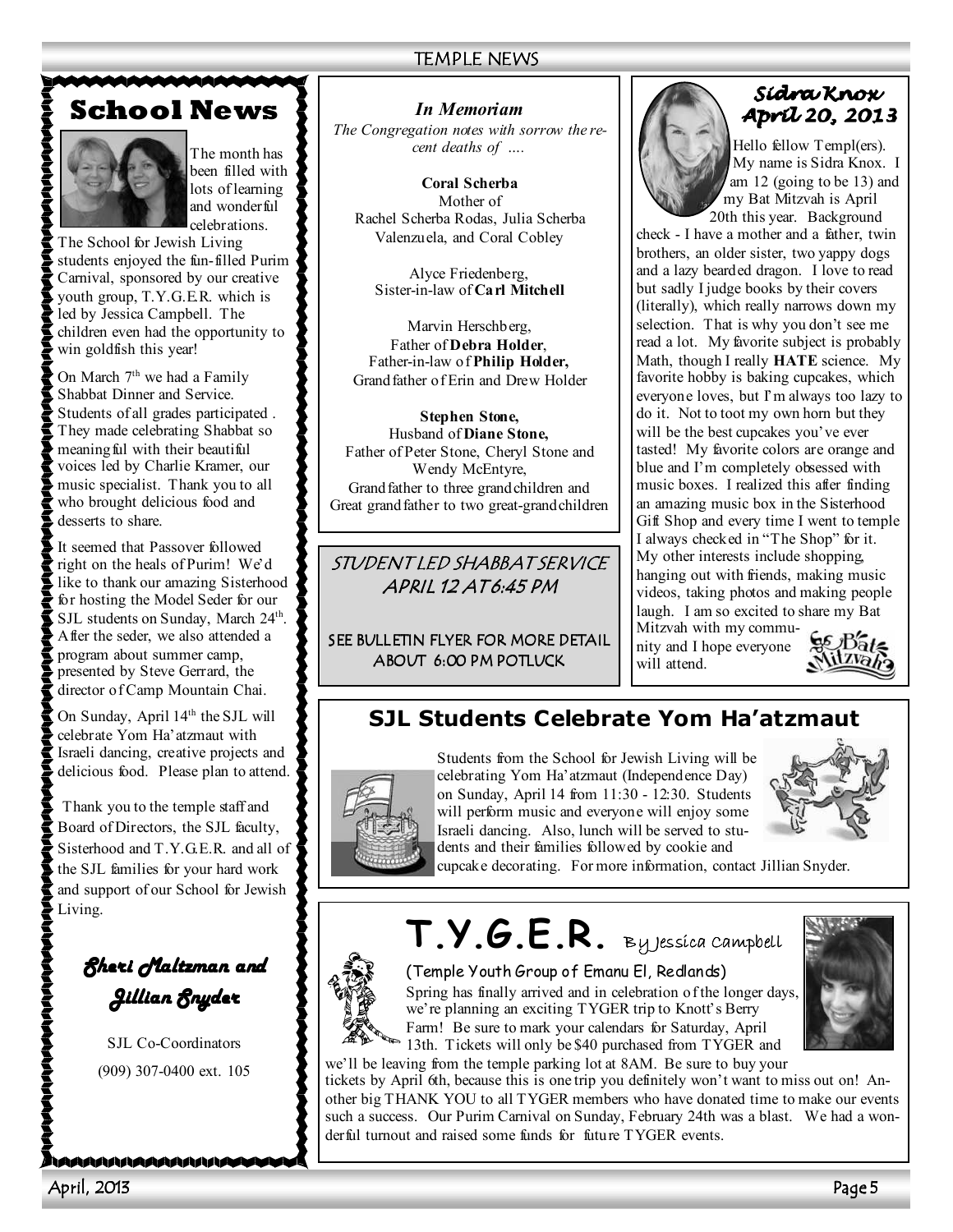## SISTERHOOD



April, spring, renewal, and beauty. I love this time of year when we plant our yards with beautiful new blooms and veggies so that our gardens will be lovely and yield food for us in the summer and fall. A colorful garden makes my spirits soar. This is also the month when my youngest child Sidra will be called to the torah as a Bat Mitzvah. We are excited that Sidra will have her Bat Mitzvah in this gorgeous new synagogue. We are so thrilled and proud to share our simcha with our Jewish community and friends.



Believe it or not, the fiscal year is creeping to an end and soon we will introduce our new board for the next year. If anyone is interested, we still have a few positions available.

Sisterhood has been very busy uniting our congregation in activities and programs. The community Passover Seder was a great success. Thank you to Mara Winick who worked so hard organizing, planning and paying attention to traditional details as she arranged a wonderful community Passover Seder led by our Rabbi and Cantor.

You may not realize, but many ladies have been working extremely hard behind the scenes to make sure our synagogue's kitchen run smoothly. Lori Fenster, our kitchen administrator, in particular has spent tireless hours organizing, inventorying, labeling and discovering additional items to unpack and store in the kitchen. Please help me in showing her and her committee our appreciation by thanking her the next time you see her. She truly is an "Unsung Heroine."

We have a brunch coming up on April 14th that we are really excited about. Susan Shimoff will be giving a lecture on stress, a topic she is quite enthusiastic about. I am sure we will come away from this lecture well informed as to how to better combat

stress. I love that we have members who are eager to share their passion and knowledge with us. Sisterhood is looking forward to a joyous spring renewal full of activities for our members. Enjoy!







April, 2013 page 6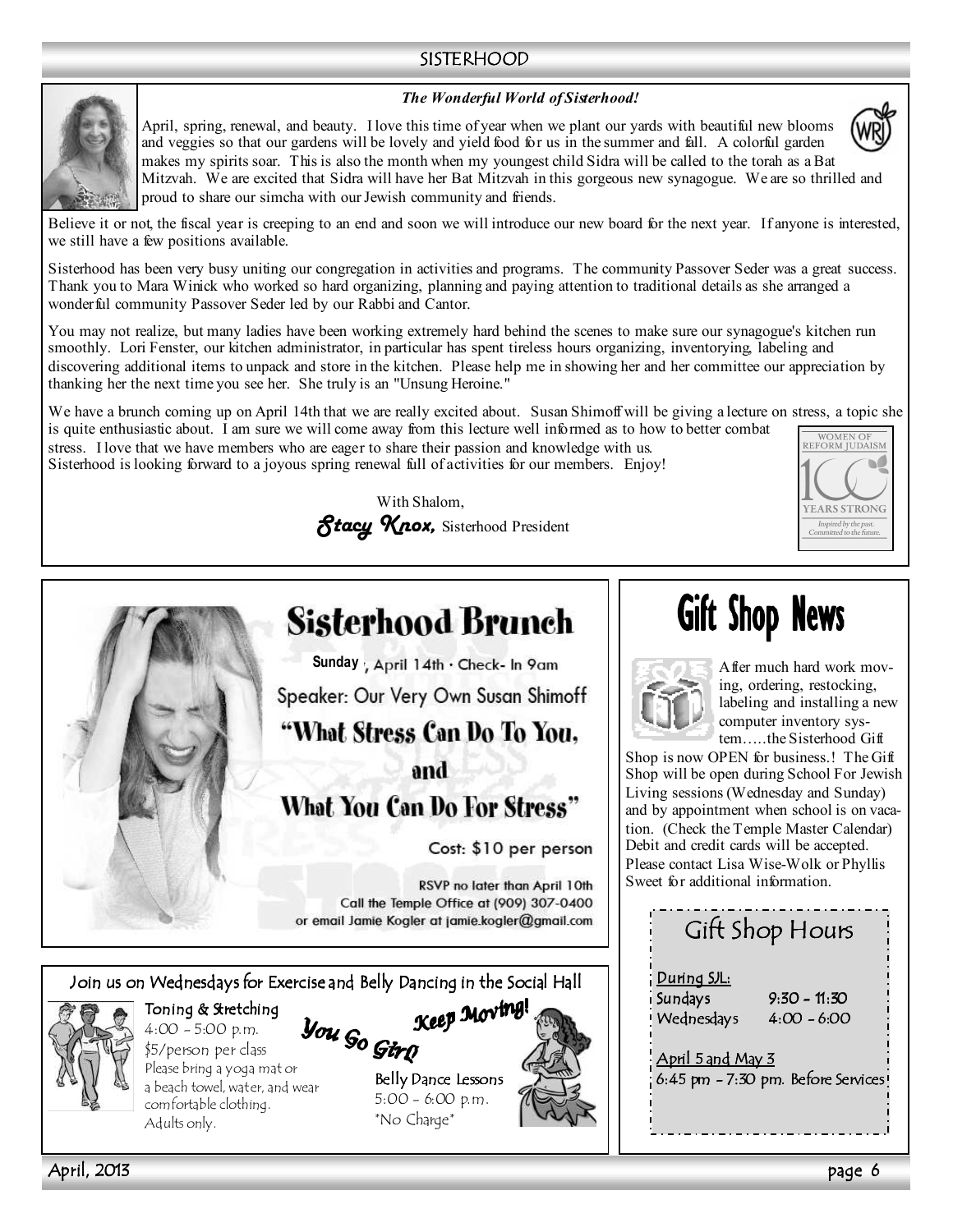# Donations and more ....

#### **HOME OF ETERNITY CEMETERY FUND**

*In observance of the Yahrzeits of…*  **Louis Press** by Thelma Press **Sophie Joseph** by Thelma Press *In memory of….*  **Geraldine Lapides** by The Lapides Family, Thelma Press **Stanley Helfman** by Phyllis Newman *In appreciation of….*  **Rabbi Hillel Cohn** by The Lapides Family

#### **TEMPLE FUND**

Nancy H. Haynes *In observance of the Yahrzeits of…*  **7orman Haydis** by Robert Gross **Richard Trainor** by Kathleen and Daniel Trainor **Anita Weissman** by Jill and Greg Weissman **Harriet Mueller** by Kat and Howard Grossman **Sylva Kord** by Marvin Kord Family **Samuel Kaufman** by Eileen Kaufman, Sharon and Richard Granowitz **Marcus Kaufman** by Eileen Kaufman, Sharon and Richard Granowitz **David Schlein** by Irmy Tilton **Helman Schlein** by Irmy Tilton **Albert Tilton** by Irmy Tilton **George Groupp** by Shelley and Joseph Bodnar **Kay Prestidge** by Shauna and Walter Vanhorn **Mildred Newman** by Phyllis Newman **David Drumlevitz** by Bettie and Richard Abrams **Philip Abrams** by Bettie and Richard Abrams **Rachel Hodes** by Mildred and Dr. Abram **Hodes Bernard Berry** by Mildred and Dr. Abram **Hodes Louis Stahlberg** by Edith Stelzer **Felix Tuchband** by Vicki and Geronimo Romero **Jack Becker** by Linda and Peter Rhein *In memory of…*  **Harold Hanover** by Norman Hanover **Geraldine Lapides** by Phyllis Newman **Marvin Hirschberg** by Sheri Maltzman *In honor of…*  **Birth Seth Brody Chariton** by Leslie and Dr. William Soltz, Sharon and Richard

Granowitz, Marilyn and Dr. Lawrence Raphael **Birth Wren Isabel Pitheau** by Leslie and

Dr. William Soltz, Sharon and Richard

Granowitz, Marilyn and Dr. Lawrence Raphael

#### **SISTERHOOD PULPIT FLOWER FUND**

*In observance of the Yahrzeits of…* **Anna Fremland** by Rita Serlin and Laurie Lemon **Anita Weissman** by Jill and Greg

Weissman

**Greg Comer** by Phyllis and Elliott Satz **Leah Satz** by Phyllis and Eliott Satz **Harvey Hosmann** by Michele and Paul Zipperstein **Marcus Kaufman** by Sharon and Richard Granowitz **Lillian Rabenstock** by Sunny Rabenstock **Morris Bellman** by Myral Bellman **Etta Rosenberg** by Myral Bellman **Rachel Hodes** by Mildred and Dr. Abram **Hodes Bernard Berry** by Mildred and Dr. Abram Hodes **Harold Cohen** by Sunny Rabenstock **RABBI'S DISCRETIONARY FUND** 

*In memory of…*  **Hershel Swedlove** by Caroldyne Swedlove *In honor of...* 

**70th Wedding Anniversary of Ruth and Bob King** by Harriet and Ray Briant **90th Birthday of Ruth King** by Harriet and Ray Briant

# **CANTOR'S DISCRETIONARY FUND**

*In appreciation….* 

**Cantor Bern Vogel** by Leslie and Dr. William Soltz, Michelle Anctil



#### **Donations to the Congregation are Welcome Any Time**

Honoring or remembering someone at the time of a life cycle event or Simcha is a long standing Jewish tradition.

The temple office staff promptly sends an acknowledgement card to the recipient of your donation.

To make a donation, download the Donation Form found on the temple website and send it with your check to the temple office. If you don't have a form, send us a note which includes your name and the person or persons whom you are remembering or honoring as well as the fund you wish to have credited with your donation. You can also make donations by emailing or telephoning the temple office, or by filling out a form in person at the temple office. We'll be happy to assist you!

#### *Contributions Can Be Made To Any Of The Following Funds:*

**The Temple Fund** for general and ongoing operating expenses. Make check out to the Temple.

**The Sisterhood Pulpit Flower Fund and Bernice Berenbaum Kitchen Fund.**  Make check out to Sisterhood.

**The Home of Eternity Cemetery Fund**  for cemetery maintenance. Make check out to Home of Eternity Cemetery.

**The Rabbi's Discretionary Fund**. Make check out to the Temple.

**The Rabbi Hillel and Rita Cohn Campership Fund**. Make check out to Sisterhood.

**The Lionel Heller Music Fund** which supports extra musical programming for the congregation. Make check out to the Temple.

**The Mort Aronoff Endowment Fund**. Make check out to the Temple.

**The William Russler Memorial Archives Fund.** Make check out to the Temple.

**School For Jewish Living Fund.** Make check out to the Temple.

**Capital Campaign Fund.** Make check out to the Temple.

**Cantor Bern-Vogel Discretionary Fund.**  Make check out to the Temple.